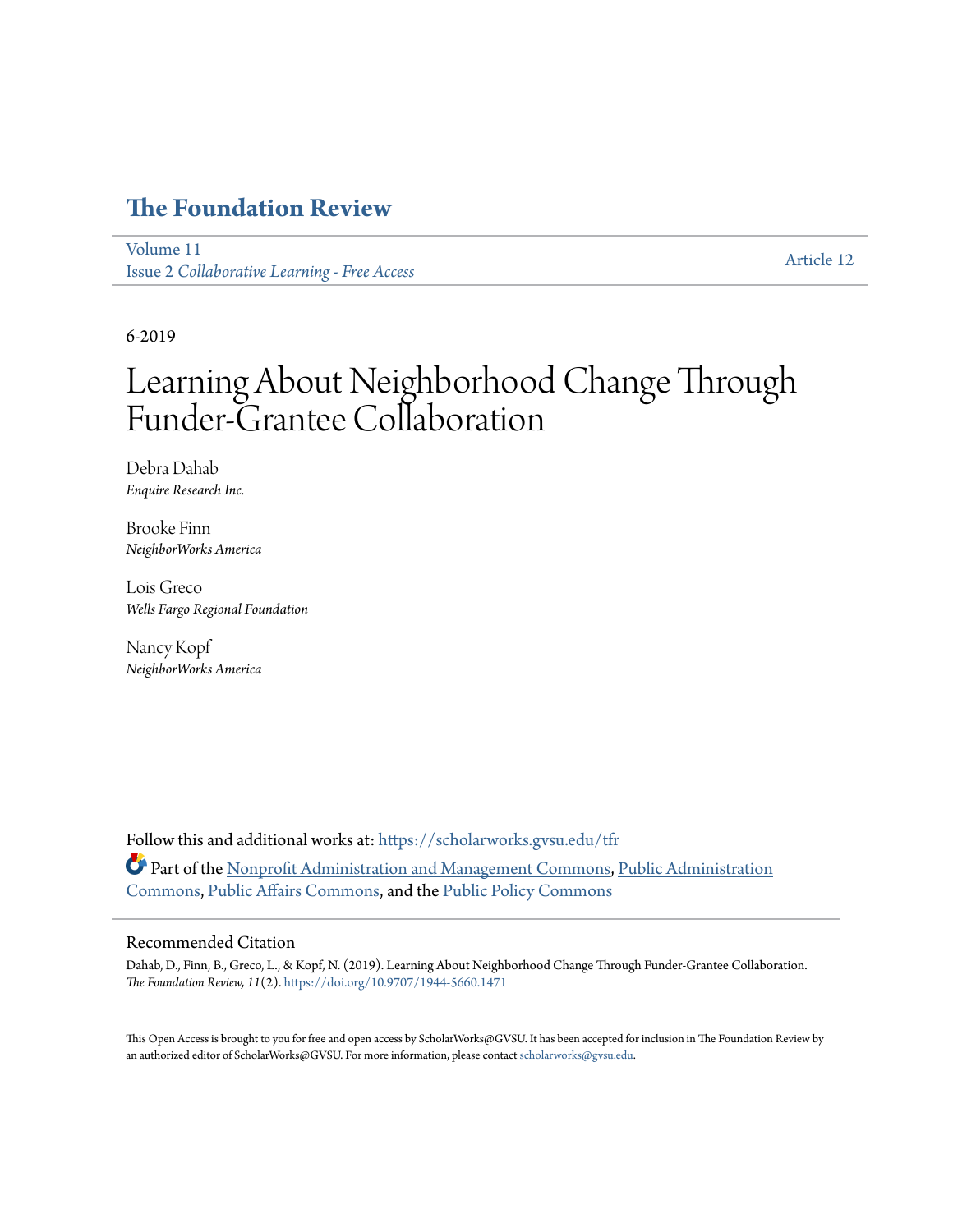# Learning About Neighborhood Change Through Funder-Grantee Collaboration

*Debra Dahab, Ph.D., Enquire Research; Brooke Finn, M.S., NeighborWorks America; Lois Greco, B.A., Wells Fargo Regional Foundation; and Nancy Kopf, M.P.A., NeighborWorks America*

*Keywords: Collaborative learning, evaluating community change, community-impact measurement, neighborhood planning and revitalization, strategic grantmaking, funder-grantee partnerships, survey feedback, shared outcomes, organizational learning*

## Introduction: Nature of Collaborative Learning

As practiced by NeighborWorks America (NeighborWorks) and the Wells Fargo Regional Foundation (Regional Foundation), collaborative learning is an approach where the acquisition, sharing, and use of knowledge to inform programs and strategies are core components of grant support. Both funders support change in communities through a rigorous and structured collaborative learning framework that places the resident voice and experience at the center of learning. (See Figure 1.)

Collaborative learning is distinguished from other learning that occurs during the course of a grant relationship by several factors: its intentionality as a strategy to improve outcomes; the premise that information shared among grantees, funders, and partners will inform more robust learning; the level of commitment required by all parties; the degree to which learning is incorporated into grant processes and structure; and the importance of building trust and interpersonal relationships.

Learning occurs through funder-created activities and opportunities, including technical assistance, evaluation, peer-to-peer learning, cohort-based learning opportunities, resident and stakeholder engagement, and elements of the grant, such as reports and site visits. Grant requirements and support packages have been honed to reflect the needs of grantees as gleaned from formal and informal listening and learning processes. NeighborWorks and the Regional

## *Key Points*

- NeighborWorks America and the Wells Fargo Regional Foundation support change in communities through a rigorous and structured collaborative learning framework that places the resident voice and experience at the center of learning. Both funders regularly engage in collaborative learning processes with their grantees and partners to support local revitalization practices and inform program and grantmaking strategies.
- This article examines the key ingredients and processes needed to develop and sustain collaborative learning among grantee organizations, community residents, and other stakeholders and funding partners, as well as the critical role played by technical assistance providers.
- The authors reflect on their experience with a range of collaborative learning processes and examine the nexus between grantee and funder interests, where the iterative and shared process can result in long-term change. Examples of organizations of varying size and capacity illustrate grantee and funder perspectives in the collaborative learning process, and how the results are being used to advance solutions to local issues and shift program and funding strategies.

Foundation have also developed pathways for learning with technical assistance partners and internal business units, and among and across grantee cohorts.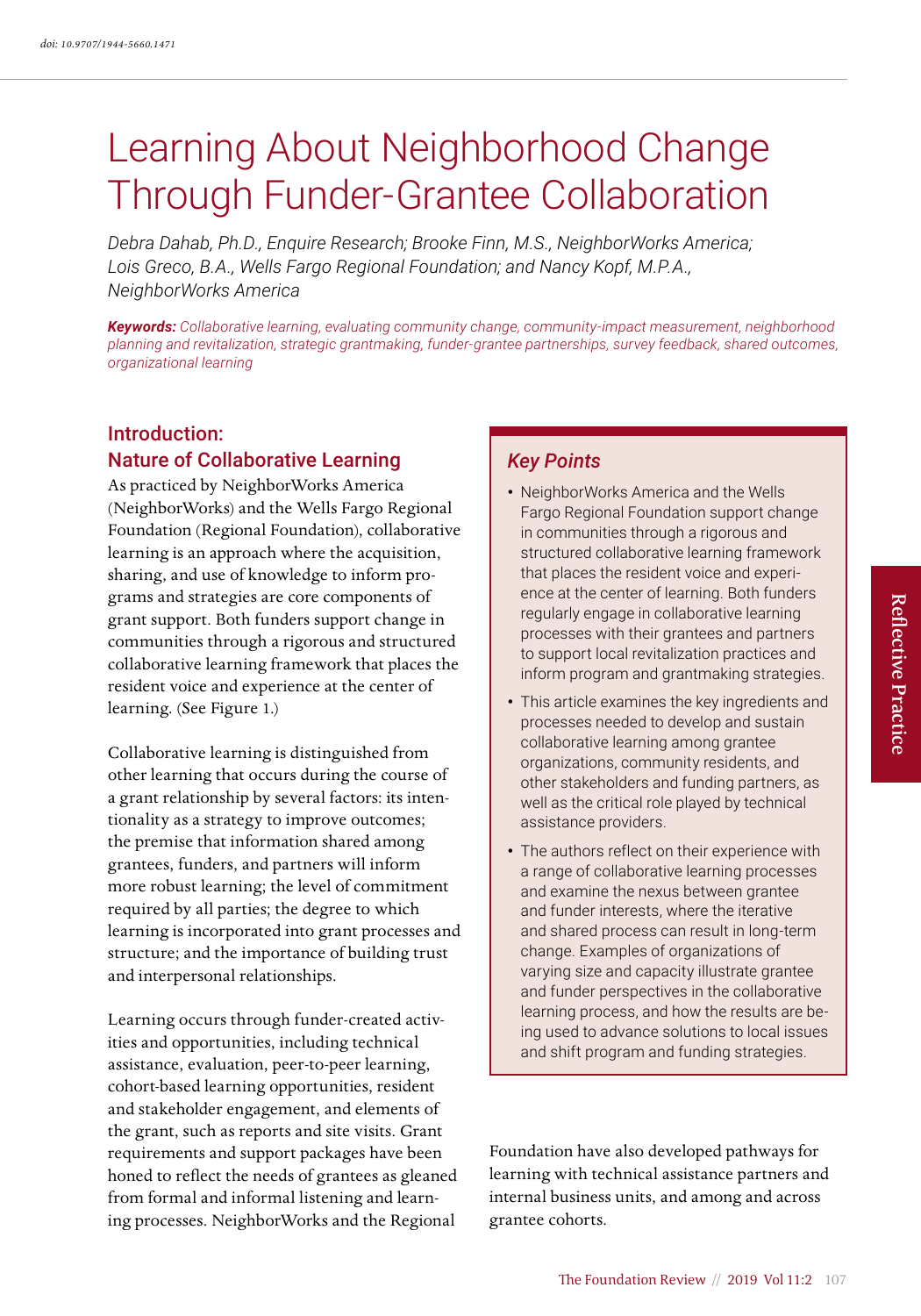#### **FIGURE 1** Collaborative Learning Framework



#### Shared Values:

- Deep respect for people & place
- **Expecting participation**
- Listening & adapting
- Learning to improve, not compare
- Participatory & systematic data collection
- Peer learning & sharing
- Funder & field learning
- Cultivating meaningful partnerships
- Sustainable & committed resources

The approach offers funders a different paradigm and a pathway for increasing inclusion and equity by shifting the emphasis from confirming a funder-driven hypothesis to the joint learning that occurs when there is a robust and deliberate path for resident and grantee participation and input that drives learning. Some funders may be reluctant to adopt this approach, because it shifts some of the power from funders to local organizations and the communities they represent. A major benefit is the potential for greater impact, as grantees build capacity, experiment, and learn which strategies are most effective.

In the remainder of this article, the authors provide examples of collaborative learning, reflect on their experience, and offer a model for building collaborative learning into community development grantmaking that can be applied by most funders, regardless of scale. The article highlights the critical role of technical assistance providers, using Success Measures, an evaluation resource group at NeighborWorks America, as an example of how learning partners create efficiencies and additional value for all

collaborators. (See boxed text on the following page for organizational profiles.)

## Wells Fargo Regional Foundation's Neighborhood Grants Program

The Regional Foundation's pathway to a collaborative learning model began when the foundation was first forming its approach and strategies. In those early stages, staff had expertise in commercial lending, but no formal training or experience in community development. Reaching out to leaders in the community development field and grantees became an important strategy for staff to understand how to be impactful. The writings of management consultant and educator Peter Drucker, sometimes described as the "founder of modern management" (Denning, 2014, para. 1), stressed the importance of creating a learning organization and also resonated with the founding board of directors and foundation leadership, as did the importance of longer-term strategic investments and demonstrating impact.

The result has been a culture that is humble, reflective, and responsive to what is heard or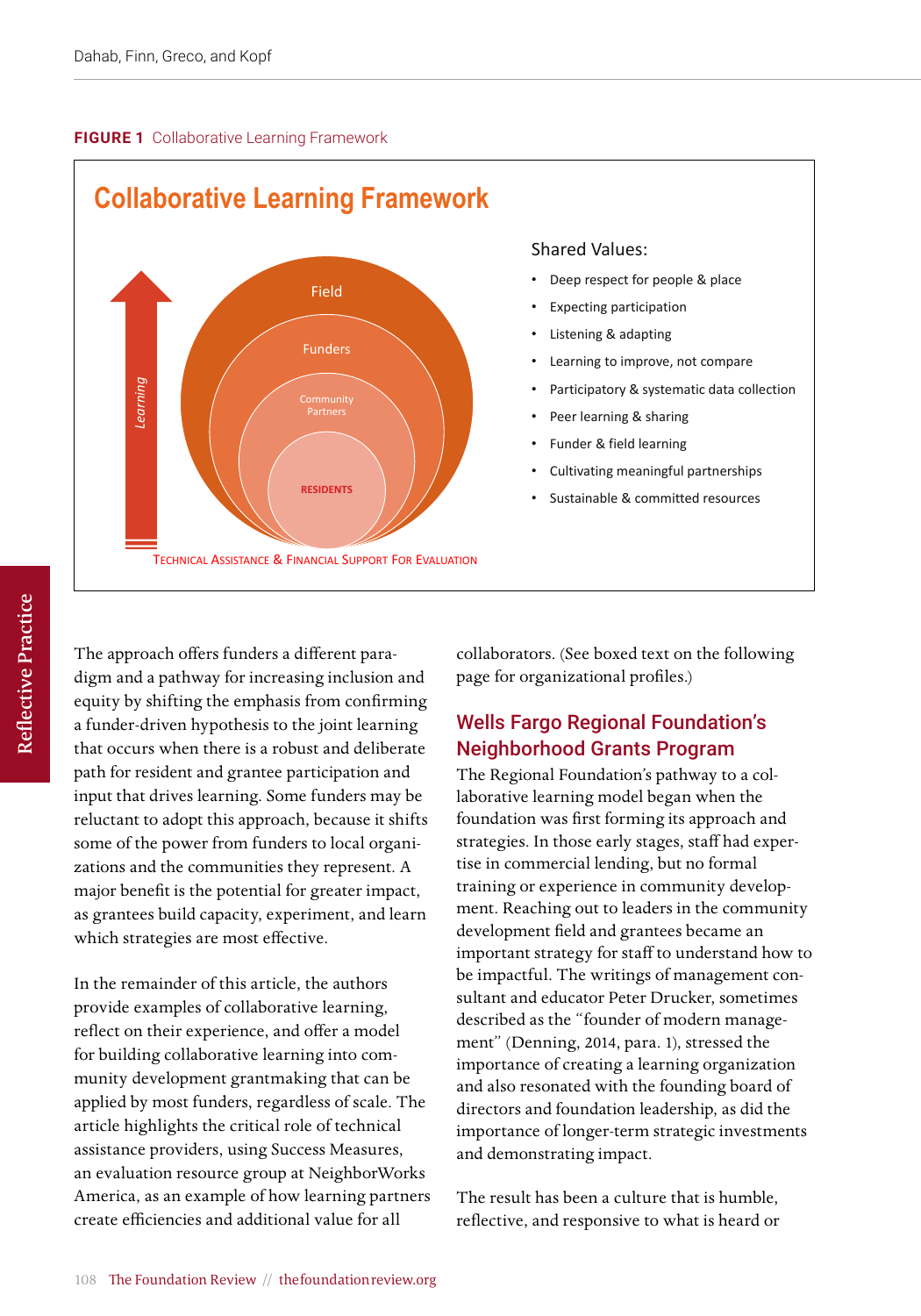learned. The Regional Foundation's strategic plan solidified around a grantmaking model that emphasized the resident voice in neighborhood planning and development; resident engagement and leadership development; participatory evaluation; and a strong package of technical assistance for capacity building in evaluation and using data to inform strategies and enhance impact.

Collaborative learning is a good fit for what became the Neighborhood Grants Program because of a common emphasis on the resident voice and a communication flow that originates with residents and grantees and then moves

upward, rather than the more traditional top down, funder-driven model. Throughout its experience with the program, the Regional Foundation has found that collaborative learning can increase neighborhood social cohesion through heightened engagement and relationship building (Greco, Grieve, & Goldstein, 2015). And it reinforces one of the key elements of its overall approach to revitalization.

The work of one Regional Foundation grantee illustrates how social connections are stronger when they begin with resident-to-resident relationships. Ironbound Community Corporation

*Wells Fargo Regional Foundation's* Neighborhood Grants Program has awarded grants to more than 80 community development organizations in eastern Pennsylvania, New Jersey and Delaware, totaling more than \$66.5 million between 2003 and 2018. Across a series of large, multiyear grants, all grantees develop and implement multifaceted resident-driven neighborhood plans and revitalization strategies rooted in collaborative learning. Grantees can receive up to \$2.3 million over an 11-year period. In addition, the foundation's Strategic Initiative Grants, totaling \$6.2 million since 2003, support partners and coaches that provide a range of technical assistance to grantees, including data-informed learning, evaluation, financial sustainability, and collective action.

*NeighborWorks America* works with more than 240 member organizations in every state, the District of Columbia and Puerto Rico, offering grant funding (totaling more than \$158.67 million in fiscal year 2018), technical assistance, peer exchange, evaluation tools, and access to its nationally recognized training of housing and community development professionals. The NeighborWorks network organizations provide residents in their communities with owned and rented affordable homes, financial counseling and coaching, community building through resident engagement, and collaboration in the areas of health, employment, and education. NeighborWorks' ongoing Community Impact Measurement Project was launched in 2013, involving over 120 local NeighborWorks organizations using a common learning framework to collect rigorous baseline and tracking data on resident experience and social, economic, and physical conditions in communities across the country. Participating organizations use the results to inform programs and strategies to strengthen their place-based revitalization efforts and for resource development, community engagement, and partnership development.

*Success Measures,* a social enterprise at NeighborWorks America, provides evaluation consulting, technical assistance, data-collection tools, and technology to community development and health-related foundations, intermediaries, and nonprofit organizations to help them measure and document the impact of their programs and investments across the country. It partners with NeighborWorks and the Wells Fargo Regional Foundation to assist their member or grantee organizations in developing evaluation capacity through an approach that reflects collaborative learning and participatory evaluation.<sup>1</sup>

1 Participatory evaluation, as practiced in community development, engages residents and other community stakeholders in developing evaluation questions, creating tools, and interpreting the results from the evaluation. The practice stems from the premise that community participation in the process enhances understanding of the community and resident perspective.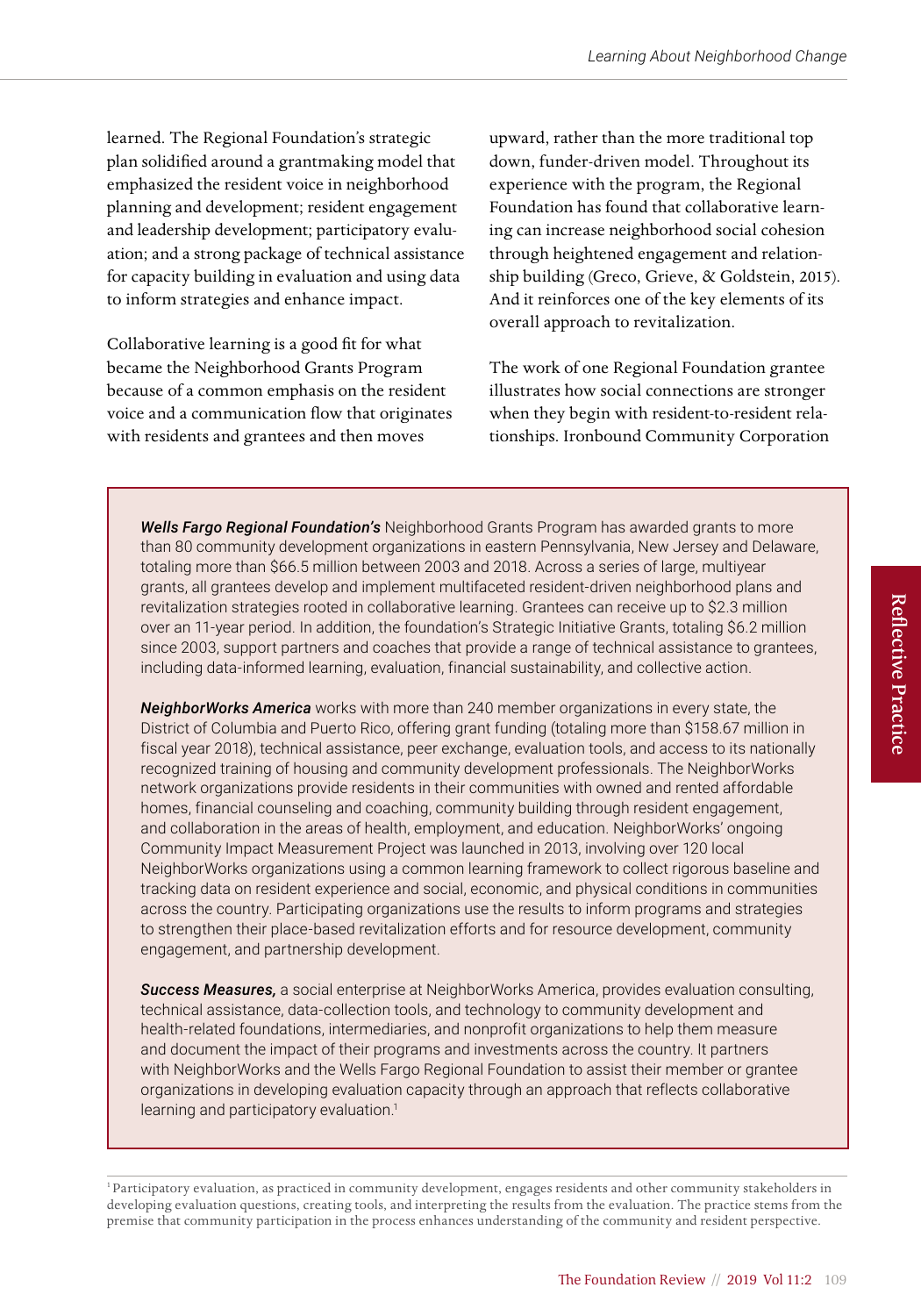#### **FIGURE 2** The Neighborhood Planning Process



of Newark, New Jersey, organized diverse resident teams to collect surveys in a neighborhood that includes public housing, whose residents are largely African American, and single-family homes, whose residents are mostly Hispanic. While knocking on doors in public housing, a single-family resident learned of the significant unemployment facing public housing residents and shared information about an upcoming recruiting event by a large area employer. Many of the public housing residents subsequently attended the event and were hired.

The Neighborhood Grants Program offers a continuum of grants supporting the development and implementation of a comprehensive neighborhood plan. The planning process focuses on community engagement, incorporating the resident voice through door-to-door surveys, community meetings, one-on-one meetings, and focus groups. (See Figure 2.) Regional Foundation partner Success Measures assists grantees in planning and implementing the resident survey. Another partner, the Reinvestment Fund's Policy Solutions Group,<sup>2</sup> completes a

pre-planning analysis of neighborhood demographics, housing and real estate characteristics, employment and jobs, and a survey of property conditions throughout the neighborhood.

Learning is supported throughout the grant relationship though technical assistance, cohortbased learning, and opportunities for feedback. (See Table 1.) For example, grantees repeat the resident survey at specific intervals and review other secondary data to assess change in key indicators. Another resource provided by Policy Solutions Group is access to PolicyMap,<sup>3</sup> an online data and mapping tool with which users can select from demographic, economic, housing, health, and other data sets and patterns within a selected neighborhood. A third partner, Community Wealth Partners,<sup>4</sup> a social enterprise of Share Our Strength, helps grantees craft a professional prospectus and strategies to secure continued funding as part of the Sustainability Initiative. Community Wealth Partners also trains and coaches grantees working as a collaborative to improve the quality of the collaboration.

3<www.policymap.com>

<sup>2</sup><https://www.reinvestment.com/policy-solutions>

<sup>4</sup><https://communitywealth.com>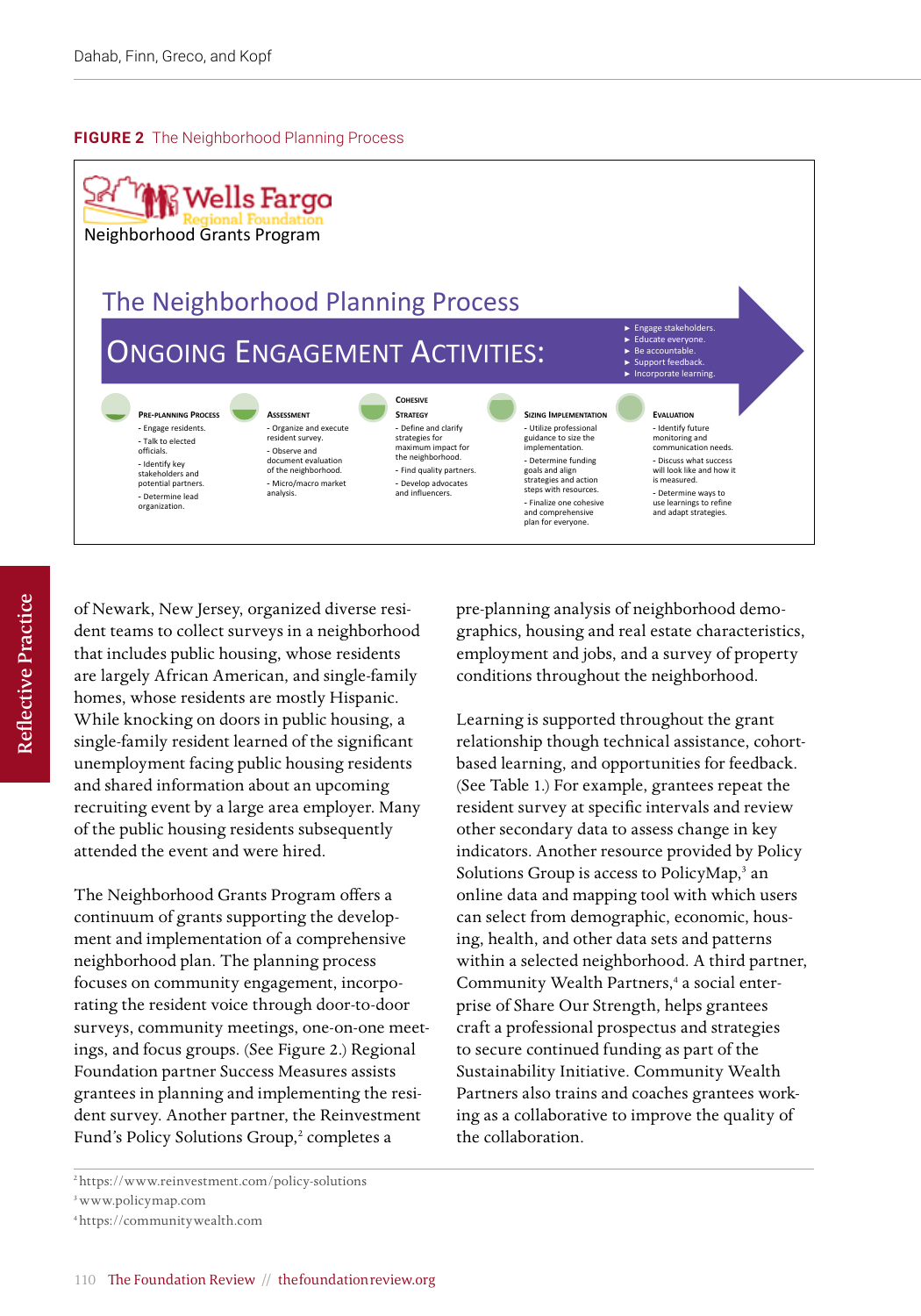|                                                | <b>Wells Fargo Regional Foundation</b>                                                                                                                                                                                                                                                                                                                                                                                                                                                                                                                            | <b>NeighborWorks America</b>                                                                                                                                                                                                                                                                                                                                                                                                              |
|------------------------------------------------|-------------------------------------------------------------------------------------------------------------------------------------------------------------------------------------------------------------------------------------------------------------------------------------------------------------------------------------------------------------------------------------------------------------------------------------------------------------------------------------------------------------------------------------------------------------------|-------------------------------------------------------------------------------------------------------------------------------------------------------------------------------------------------------------------------------------------------------------------------------------------------------------------------------------------------------------------------------------------------------------------------------------------|
| <b>Technical</b><br><b>Assistance</b>          | Success Measures:<br>• Data collection system and tools<br>• Evaluation design and implementation<br>• Theory-of-change development<br>· Resident survey guide<br>• Resident survey data analysis and<br>reports<br>Coaching: Evaluation, sustainability,<br>collaboration<br>Reinvestment Fund:<br>• Access and analysis of data via<br>PolicyMap<br>• Community reports and change reports<br>Community Wealth Partners:<br>• Collaboration Building Initiative<br>· Sustainability Initiative<br>Opportunity grant for leadership/<br>professional development | Success Measures:<br>• Data collection system and tools<br>• Evaluation design and implementation<br>• Theory-of-change development<br>· Resident survey guide<br>• Resident survey data analysis and<br>reports<br>• Custom data-analysis tool<br>• Evaluation coaching<br>Coaching: Strategy development<br>Community Profile (secondary data)<br>Strategy and Impact Demonstration<br>(leveraging data for programmatic<br>strategies) |
| <b>Cohort</b><br>Learning<br><b>Activities</b> | • Peer sharing: Site visits, cohort<br>presentations<br>• Grantee spotlight<br>· Grantee convening<br>• Hot topics                                                                                                                                                                                                                                                                                                                                                                                                                                                | • Peer sharing<br>• NeighborWorks Training Institute<br>sharing session<br>• Webinars and supplemental materials<br>• Consultant learning forums                                                                                                                                                                                                                                                                                          |
| <b>Feedback</b>                                | • Listening exercises<br>· Strategic planning review<br>· Site visits<br>• Interim reports                                                                                                                                                                                                                                                                                                                                                                                                                                                                        | • Phone interviews with project lead staff<br>• Process documentation<br>• Comments from network<br>organization executives                                                                                                                                                                                                                                                                                                               |

#### **TABLE 1** Funder-Supported Components of Collaborative Learning

## NeighborWorks' Community Impact Measurement Project

The second example of a program designed for learning is NeighborWorks America's Community Impact Measurement Project. Part of the impetus for this collaborative learning project came from a desire by NeighborWorks to tell a more robust, documented story of its impact in communities around the country.

Many of the now 244 organizations in the NeighborWorks network engage in place-based work in neighborhoods, including affordable

housing development and management, homeownership, financial capability, community health, comprehensive community development, and resident engagement. In 2012, most member organizations were measuring community-level outcomes of these various programs, but the tools and methodologies were not uniform across the network and, therefore, not suitable for aggregating to tell a common story.

NeighborWorks recognized that implementing an evaluation with a common set of outcome measures and tools could be accomplished only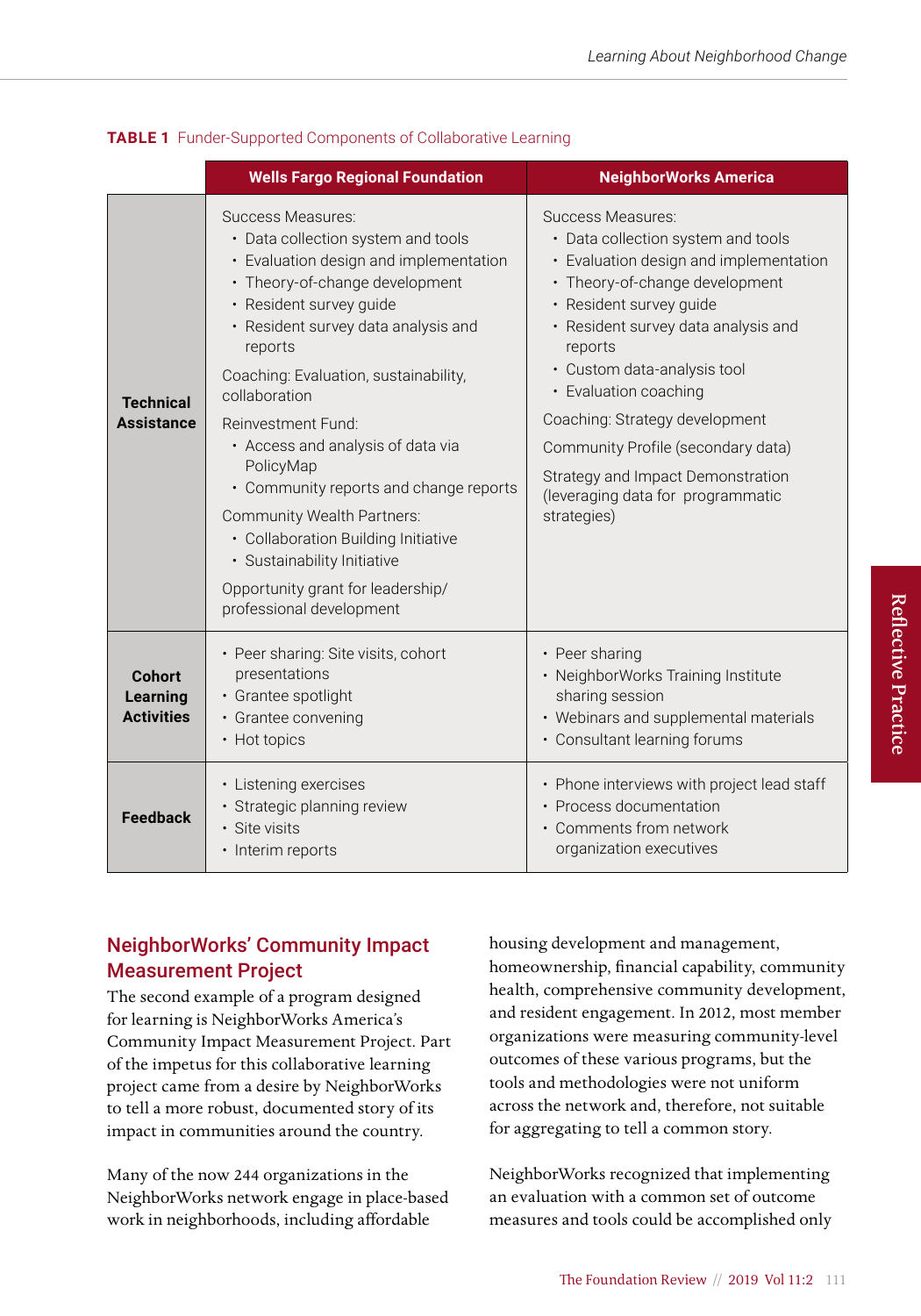*An example of this is the foundation's "listening exercises," which play a prominent role in its learning toolbox and have been instrumental in identifying the needs of grantees and residents and making the necessary adjustments to the grant program.* 

with the full and active participation of most organizations engaged in neighborhood-level work. An internal cross-divisional team developed program goals and parameters, a common methodology, tools, communications strategies, technical assistance guidelines, and recommendations regarding financial support and incentives, all of which were presented to corporate leadership. The resulting Community Impact Measurement Project leverages the strength of the diverse NeighborWorks network to implement the largest comprehensive, national evaluation of its kind. The program debuted in 2013 with the first round of data collection, with network organizations completing a second round of data collection in either 2016 or 2017. The first cohort of the third round of data collection commenced in 2019.

Collaborative learning elements built into the project include an explicit commitment to use results for learning and not as criteria for rating organizations' overall performance; an embedded element of peer-learning among participating organizations; emphasis on actively seeking feedback from network organizations throughout the process; and high levels of technical assistance and support. NeighborWorks engages internal partners, including Success Measures, in providing technical assistance and learning opportunities for cohort organizations. For example, Success Measures has developed a series of webinar trainings that not only review the basics of evaluation planning and data collection, but also focus on such timely topics as advances in using technology for data collection in the field and sessions where participants share current data-collection challenges and best practices.

## The Value of Collaborative Learning for Funders and Grantees

#### *Connecting Funders to Grantees and Communities*

Collaborative learning can help funders ground their work in the realities of their grantees and resident beneficiaries by elevating the importance of the local and resident voice in community revitalization activities and grantmaking.

For the Regional Foundation, connecting with local organizations and residents is the primary benefit for the funder that justifies the investment. This came as a surprise to the foundation, as the expectation was that the primary benefit would be the ability to assess the impact of its work. Both benefits have been realized, but as the program has evolved and grantees have discovered how to be more effective in creating change in their communities, the connection to the resident voice and the community has provided the greater value.

An example of this is the foundation's "listening exercises," which play a prominent role in its learning toolbox and have been instrumental in identifying the needs of grantees and residents and making the necessary adjustments to the grant program. Since 2010, the foundation has completed two formal listening exercises to amplify the grantee voice and identify opportunities to strengthen support for communities. The results of the exercises led to significant changes in the Neighborhood Grants Program:

• a Sustainability Initiative, to support an understanding of the actual cost of a placebased initiative, and the corresponding development of a targeted fundraising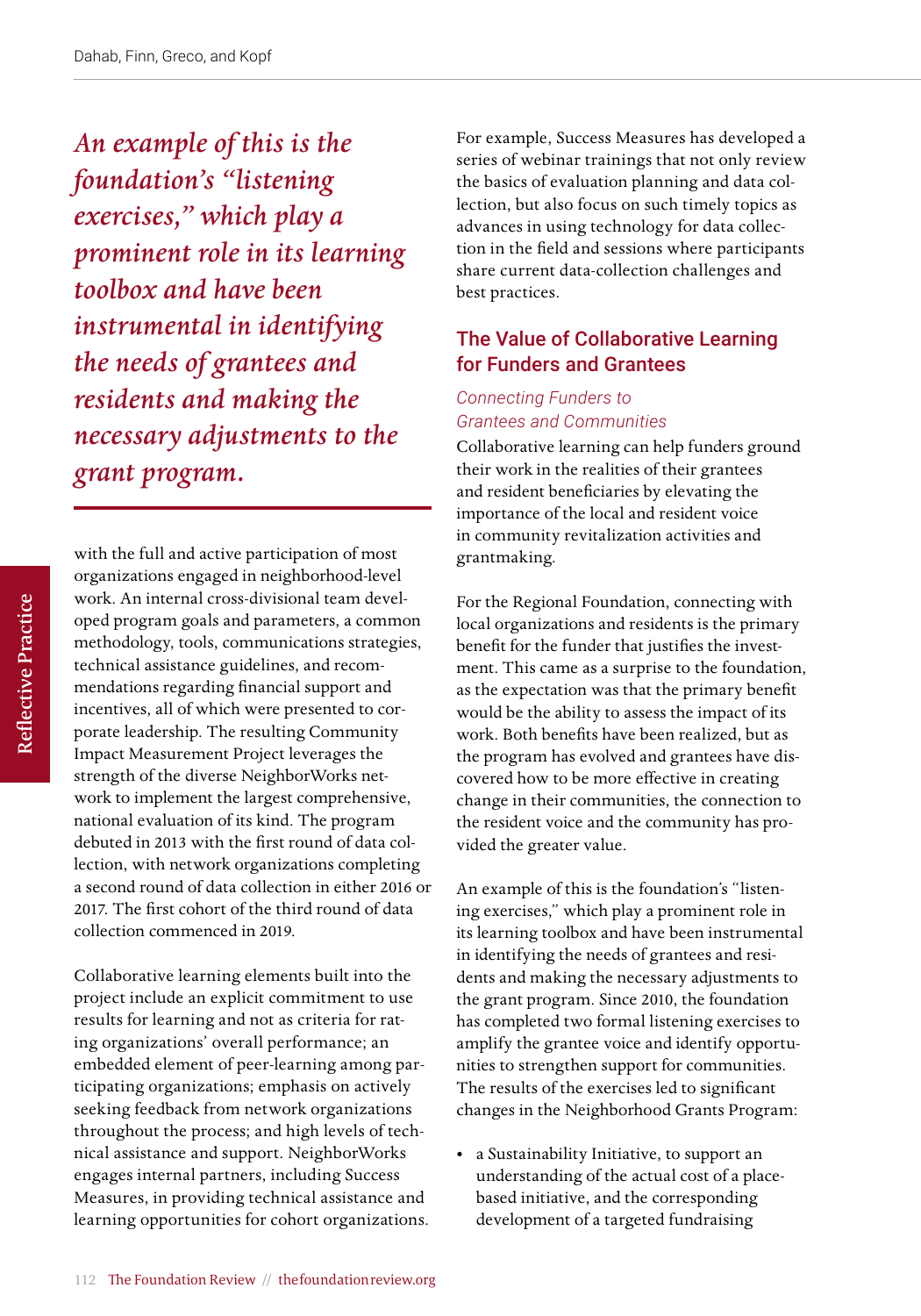strategy that included a prospectus and identification of potential funders;

- lengthening the renewal grant from three to five years to extend operating support during capacity building;
- increased monetary support for collaborative projects to ensure the lead entity had the financial capacity to fulfill its oversight requirements, and that subgrantees had resources to fulfill the evaluation and partnership expectations; and
- technical assistance to help collaborative grantees build the shared vision, structure, capacity, trust, and other elements necessary for successful collaboration.

#### *Assessing Impact*

Collaborative learning also helps funders answer the following questions with more confidence: Is our approach to community development changing communities? How can we understand and improve our individual and aggregate impact?

Confirming the impact of its network organizations in communities, NeighborWorks incorporated into its strategic plan the goal that 75 percent of network organizations participating in the Community Impact Measurement Project would demonstrate positive impact in at least one of three identified characteristics of community change. In 2017, after completing the project's second round of data collection, NeighborWorks was able to document this result.

In 2014, the Regional Foundation conducted a strategic review of its Neighborhood Grants Program. In one element of the review, secondary analysis demonstrated that a greater percentage of grantees initially designated as "higher risk" continued to demonstrate positive results compared to grantees designated as "lower risk." This outcome was attributed to the strategic use of high levels of technical assistance provided to grantees throughout the relationship. *A primary benefit for grantees is the knowledge acquired as part of the learning process. The door-to-door resident survey used by foundation grantees and NeighborWorks organizations is the most effective tool for connecting to residents.* 

Collaborative learning can also do the following:

- Enhance a funder's reputation or brand position as a thought-leader in the field;
- Help funder coalitions demonstrate the benefits from measuring impact and develop greater influence with larger funders, including government agencies, regarding its importance; and
- Increase efficiency for funders and technical assistance providers through sharing of materials, approaches, and experiences.

### *Gaining Knowledge*

A primary benefit for grantees is the knowledge acquired as part of the learning process. The door-to-door resident survey used by foundation grantees and NeighborWorks organizations is the most effective tool for connecting to residents. The survey provides valuable, in-depth insights that are more broadly reflective of a diverse community than, for example, a resident council or forum, or a resident member on a nonprofit board. In part, this is due to the survey methodology that requires random sampling of households.

When residents participate as surveyors, the value of the survey increases and it becomes much more than a tablet and a checklist. It is an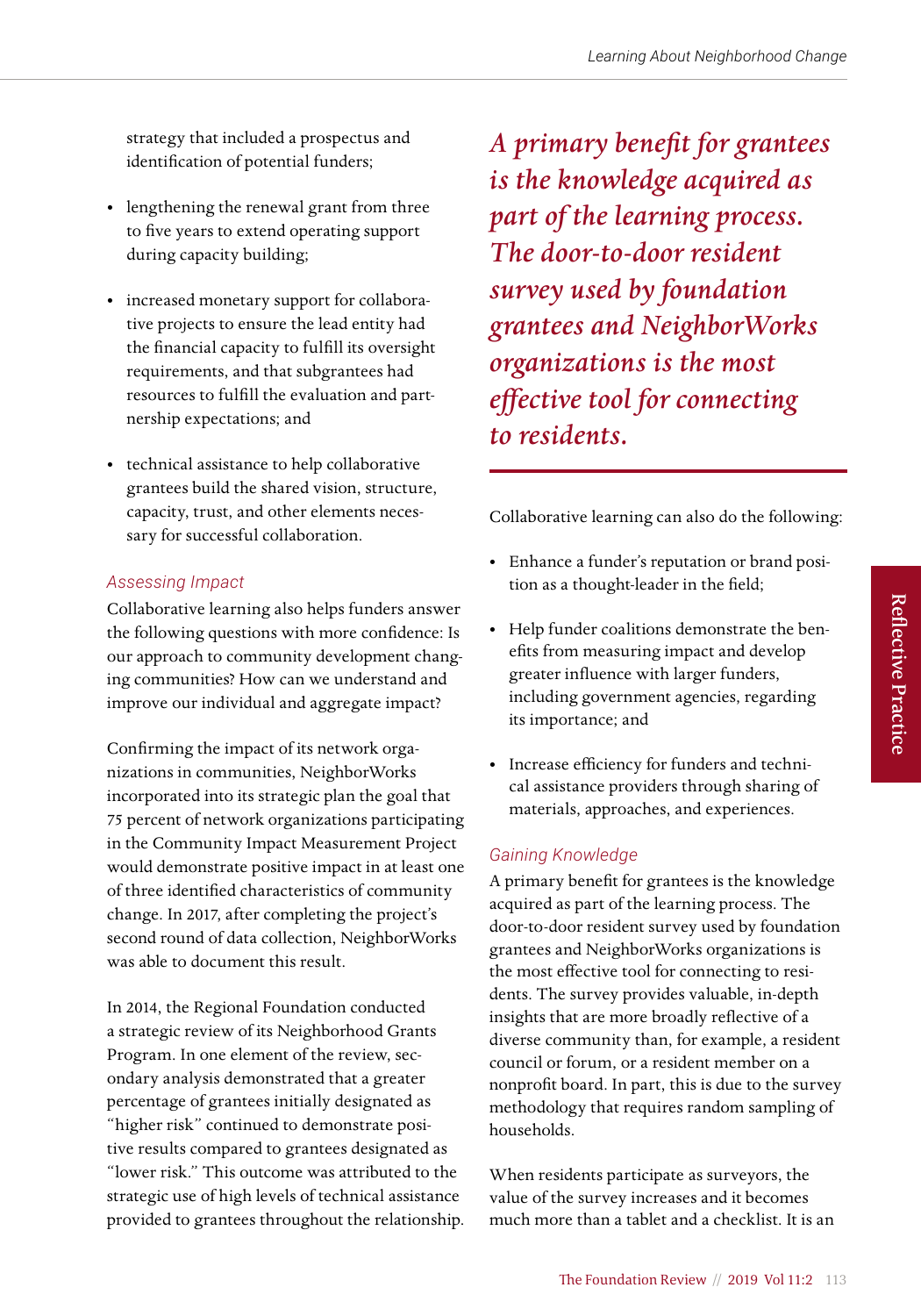*[T]he Dwelling Place, a NeighborWorks organization in Grand Rapids, Michigan, used the Community Impact Measurement survey to launch another, more intensive, process among residents, the city, and other partners that ultimately gave residents a much greater voice in determining change in the city's downtown Heartside neighborhood.* 

opportunity for residents to engage and connect with neighbors, ensuring that residents' experience is central to how local efforts are focused and how success is measured. In many cases, new leaders emerge who might not have otherwise been included, thereby strengthening the community's social capital. A staff person from one grantee organization observed,

I think one part that stuck out to me was hearing members of the survey team talk about how the survey work affected their perspective on their work as a block leader. It helped them build even deeper relationships with their neighbors and inspired new ideas or new approaches to community organizing efforts they already had underway.

A corresponding benefit to residents from conducting the survey in this way is that by sharing their opinions and having those opinions recognized, residents feel empowered. In practice, the survey process activates community residents through listening and reflecting the results back to residents at the neighborhood level. For example, the Dwelling Place, a NeighborWorks

organization in Grand Rapids, Michigan, used the Community Impact Measurement survey to launch another, more intensive, process among residents, the city, and other partners that ultimately gave residents a much greater voice in determining change in the city's downtown Heartside neighborhood. Heartside, with exclusively multifamily rental housing, had been widely perceived as having a mobile, transient population, so city officials and staff were surprised to learn from the survey that 21 percent of residents have lived in Heartside for 10 years or more. As a follow-up to the survey, Dwelling Place and the city supported a series of community listening sessions to expand and reflect on residents' needs. Now, the neighborhood has a written plan for improvements and there has been progress on several fronts. The experience has also rekindled neighborhood pride, and residents have greater trust in the city as a partner that cares about the future of Heartside and its residents.

Grantees and network organizations have used survey findings to inform strategies, design programs, develop partnerships, engage in collective action, and secure funding from other sources. One NeighborWorks organization discovered a connection between the location of abandoned homes in the neighborhood and pockets of lower resident satisfaction and perceptions of safety. The organization worked with the city to vacate and shutter these vacant structures and strengthen enforcement of city policies relating to abandoned properties.

#### *Sharing Best Practices*

Another benefit from collaborative learning is that best practices surface and are shared more quickly. Training webinars, peer-learning cohorts (sustainability and collaborative building initiatives); and special sessions at the NeighborWorks Training Institute<sup>5</sup> are all venues where attendees share best practices, results, and strategies.

<sup>5</sup> NeighborWorks Training Institute is a five-day "mobile university" offering more than 100 courses related to housing and community development. The institute is held three times a year in major U.S. cities and draws attendees from nearly 2,500 organizations.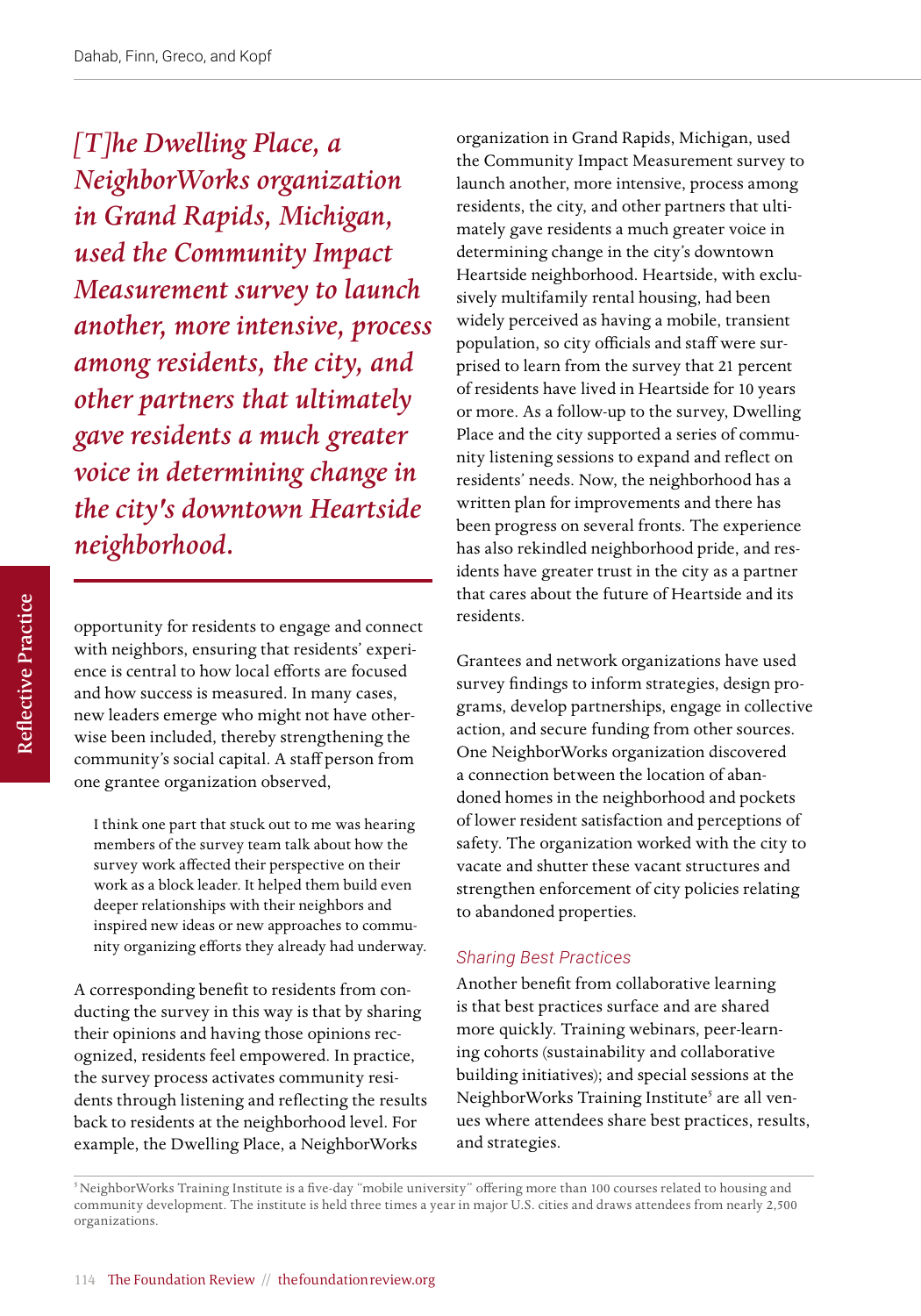Cohort gatherings — like the Regional Foundation's annual grantee conference, which includes "hot topic" presentations — are another venue that can create an atmosphere for generating big ideas and finding common interests. At one of those conferences, a new land bank for abandoned property in the Wilmington, Delaware, area gained momentum as the result of an animated side conversation between two grantees during a convening. One of the individuals involved in the conversation became the executive director of the land bank and has subsequently focused on forming a state housing advocacy alliance drawing upon relationships she built through foundation grantee conferences and peer cohorts. The foundation also encourages peer learning through site visits for grantees to learn from groups that have successfully addressed similar challenges.

Cross-fertilization of ideas occurs when groups from different neighborhoods share their work or when an organization working locally in a collaborative shares ideas and processes. For example, inadequate street lighting is often associated with lower resident perceptions of safety. One NeighborWorks organization used results from block observations and the resident survey to document this phenomenon and shared this experience with peer groups at a forum. Hearing how the organization worked with the city, the electric utility, and the resident association sparked interest from other attendees in doing something similar in their neighborhoods.

Collaborative learning, when coupled with sustained funding of grantees and their longer-term strategies, can increase impact as both grantees and funders become more effective in identifying strategies that work and more efficient in allocating resources. The approach encourages experimentation — which may be an innovative response to a challenge — and allows for adjustment and recalibration based on the learning that occurs.

## The Importance of Partners

Partners can enhance collaborative learning by bringing additional skills, perspectives, and resources to the table. Technical assistance

*One NeighborWorks organization used results from block observations and the resident survey to document this phenomenon and shared this experience with peer groups at a forum. Hearing how the organization worked with the city, the electric utility, and the resident association sparked interest from other attendees in doing something similar in their neighborhoods.* 

providers, expert advisors, and various internal funder units can play critical roles as sources of advice and ideas on program elements and goals.

## *Technical Assistance Providers*

Technical assistance is an important component of grant support and a facilitator of collaborative learning. Regional Foundation grantees and NeighborWorks organizations vary in the level of expertise and experience that they bring to the table, and technical assistance must be designed to meet the organization at its current level of capacity. For both funders, the important message they want grantee organizations to hear is that even if they do not yet have the capacity to meet all the challenges of a project, the funders are committed to providing the support to help get them there.

Success Measures provides technical assistance to both foundation and NeighborWorks grantees in all phases of evaluation. Grantees work oneon-one with a Success Measures consultant to plan and implement the resident survey. With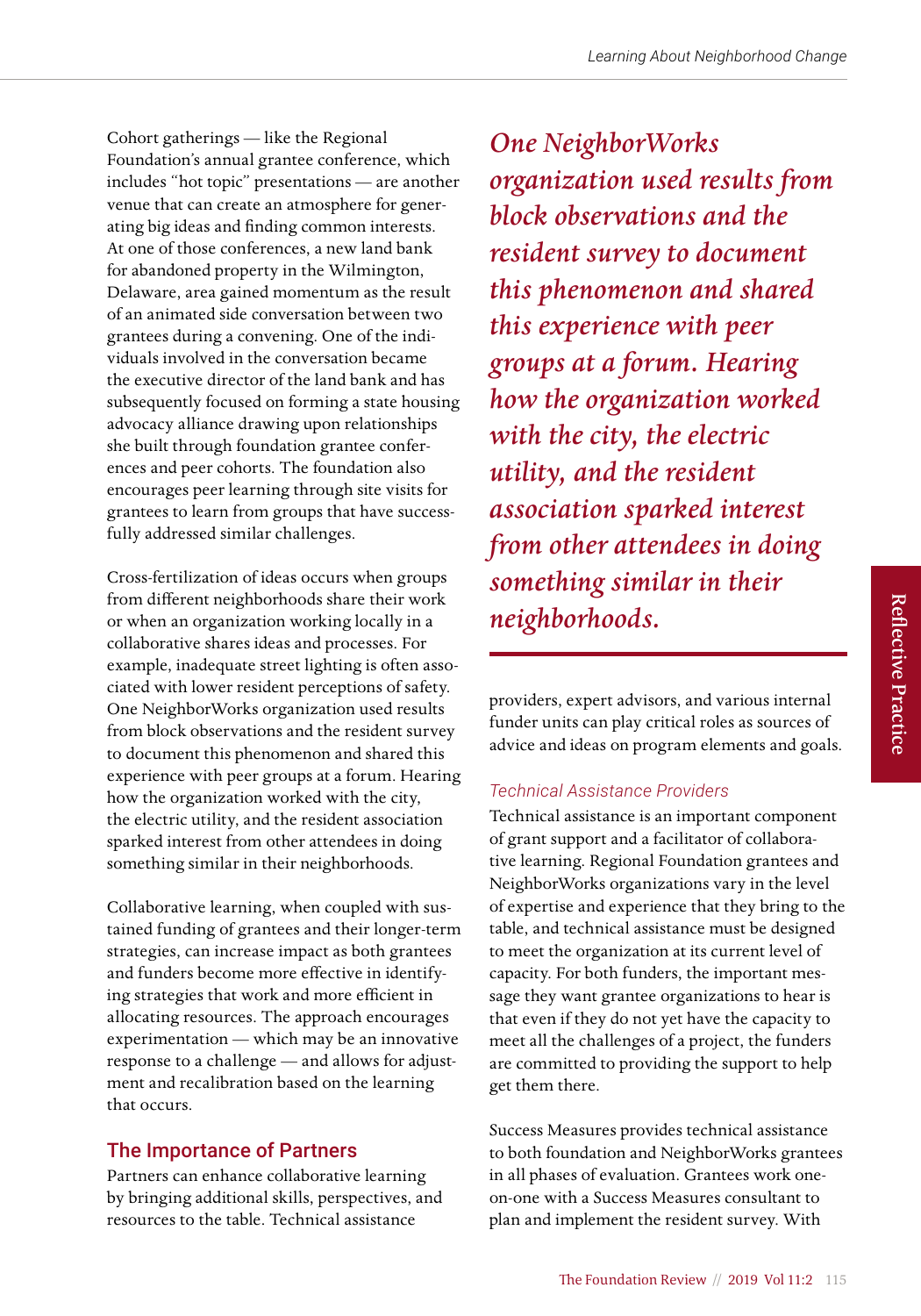*The Regional Foundation views Success Measures, the Reinvestment Fund, and Community Wealth Partners not as silos of expertise in their respective areas, but as a "think tank" of experts committed to the importance of collaborative learning and community change.*

Reflective Practice Reflective Practice

guidance from the consultant, NeighborWorks organizations also design and execute block and parcel observations, and may elect to complete key informant interviews to incorporate an additional perspective on the neighborhood. Grantees all have access to Success Measures resources, including its data-collection tools and the Success Measures Data System, a comprehensive online platform for planning, data collection, and analysis.<sup>6</sup>

At another level, synergies and efficiencies have occurred that benefit each of the funders' grantees because they have their technical assistance provider — Success Measures — in common. Improvements to tools, materials, and methods are shared within and across the foundation and NeighborWorks cohorts. Coaches, who might work with both sets of grantees, are the connectors for sharing materials, information, and ideas, such as best practices and resources Success Measures posts to an online library.

For example, materials created by a NeighborWorks organization for promoting the resident survey was shared through the library and became the basis for many other organizations' versions, each customized for a different local community. In other examples,

the Regional Foundation adopted changes to its resident survey based on improvements to the NeighborWorks resident survey, while a survey guide — initially created for foundation grantees — became a valuable reference for a subsequent guide for NeighborWorks organizations.

### *A 'Think Tank' of Experts*

The Regional Foundation views Success Measures, the Reinvestment Fund, and Community Wealth Partners not as silos of expertise in their respective areas, but as a "think tank" of experts committed to the importance of collaborative learning and community change. Partners ask difficult questions and engage in high-level dialogue that lead to learning and improvement.

Conversations among foundation partners go beyond the more familiar discussion of grantee progress. Partners view each other as a sounding board and have developed the high level of interpersonal trust that is essential for open and candid conversations.

#### *Internal Partners*

NeighborWorks' Community Impact Measurement Project has benefited from engagement of internal program and service units in addition to Success Measures. Key input from across the corporation has included framing and adjusting the overall approach, interpreting the aggregated results, and expanding opportunities for network organizations to use data from the project to inform their work.

As network organizations began sharing project results, there has been a much clearer understanding and appreciation within both the local organizations and NeighborWorks about the mutual benefits from evaluation and learning. Increasingly, as the organizations identify the value of the project results and they are used in grant applications, reports, peer forums, and communications, other units within NeighborWorks are responding with greater interest in supporting impact measurement and

<sup>6</sup> <https://successmeasures.org/data-system>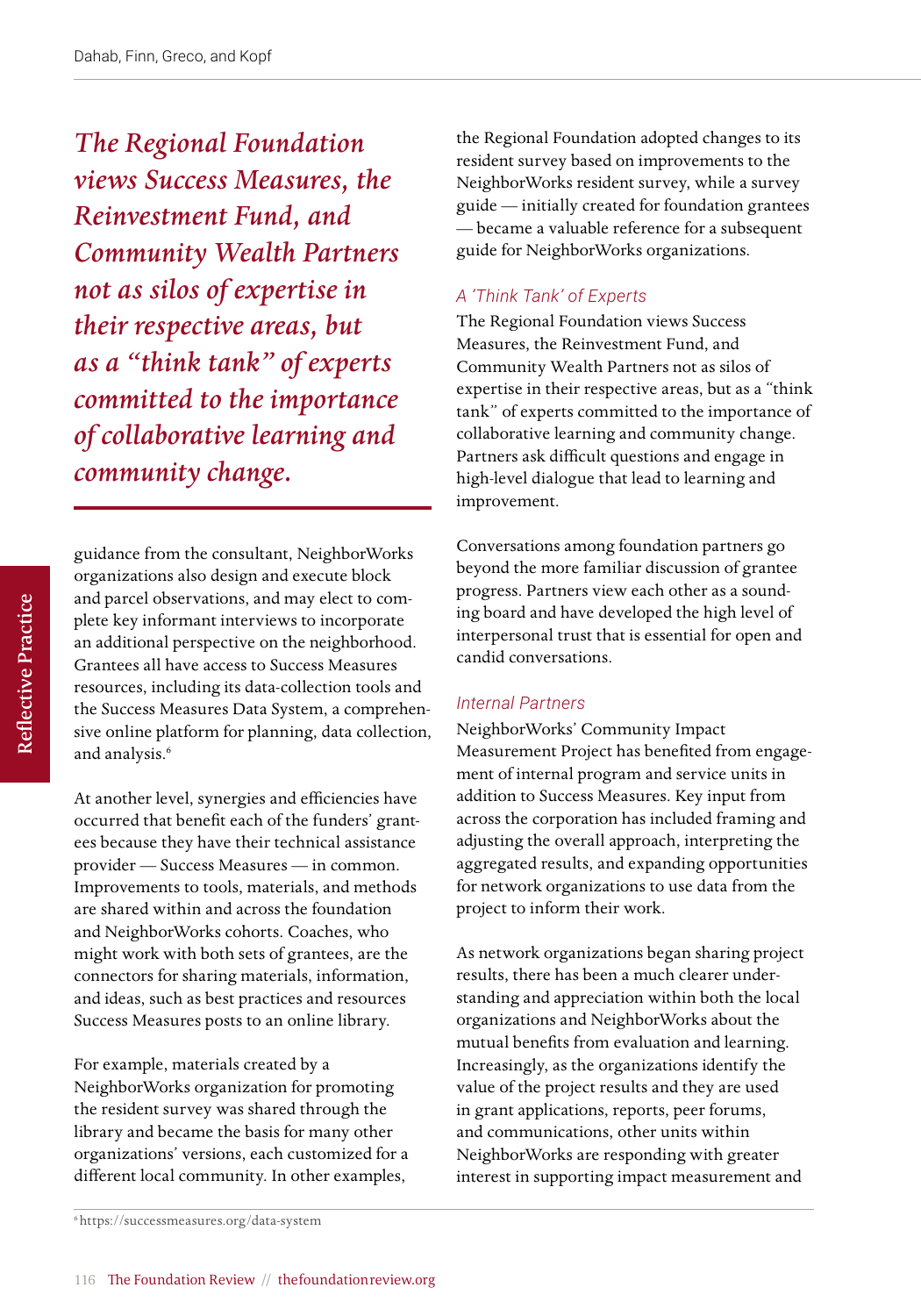collaborative learning and in seeking ways to expand their value. The most recent initiative is a one-year demonstration project with a cohort of NeighborWorks organizations to build capacity in using their Community Impact Measurement data to inform program and service deployment decisions. The project focuses specifically on developing strategies that are targeted to move the needle in particular areas. NeighborWorks has also observed an increase at the corporate level in using data, which had been routinely collected from network organizations, to stimulate organizational learning and expand peer-learning opportunities within the network.

While many elements of impact measurement are supported internally, Success Measures engages external consultants as coaches for local organizations; the structure and quality of these coaching relationships reflects collaborative learning. Project coaches have regular monthly calls to share successes and challenges and suggest improvements or changes in processes and materials. Coaches also tap local organization staff to share best practices during topical webinars. Success Measures draws on individuals in the coaching pool for expertise in specific areas, including statistical analysis, recruiting and managing volunteers, data-collection methodologies, mapping, and graphics. At the end of the project, coaches are asked to provide feedback for future cohorts.

## Building a Collaborative Learning Approach

Organizations will have different objectives and contexts for collaborative learning. NeighborWorks America launched its impact evaluation with the Success Measures team as part of a corporate commitment to strengthening its comprehensive community-revitalization strategies, while ensuring that the learning was shared among local organizations and across key stakeholders within NeighborWorks itself. The Regional Foundation designed its initial grantmaking program with collaborative learning as its core, drawing on external partners to help grantees build capacity and to enhance overall learning. Large and small organizations

*It is important that the commitment is sustained. NeighborWorks America incorporated outcome goals based on the aggregate community impact results into its public strategic plan, which is one approach to cementing long-term commitment and improving sustainability.* 

alike can incorporate the basic elements of collaborative learning into their grantmaking approach, with minor adjustments for scale. The following section describes those elements and provides examples.

### *Commit to a Vision*

Funders must have a vision and a commitment to collaborative learning, recognizing that while returns from the investment will be small in the beginning, they will increase over time. For maximum benefit, staying the course means continuing to invest in capacity building and ongoing learning for a minimum of three to five years.

It is important that the commitment is sustained. NeighborWorks America incorporated outcome goals based on the aggregate community impact results into its public strategic plan, which is one approach to cementing long-term commitment and improving sustainability. The Regional Foundation's board expressed its continuing commitment to a collaborative learning approach when it accepted the results and recommendations from the 2014 Strategic Review.

## *Design for Learning*

Aligning structural elements of the grant with overall learning objectives can facilitate and reinforce the emphasis on learning. Organizations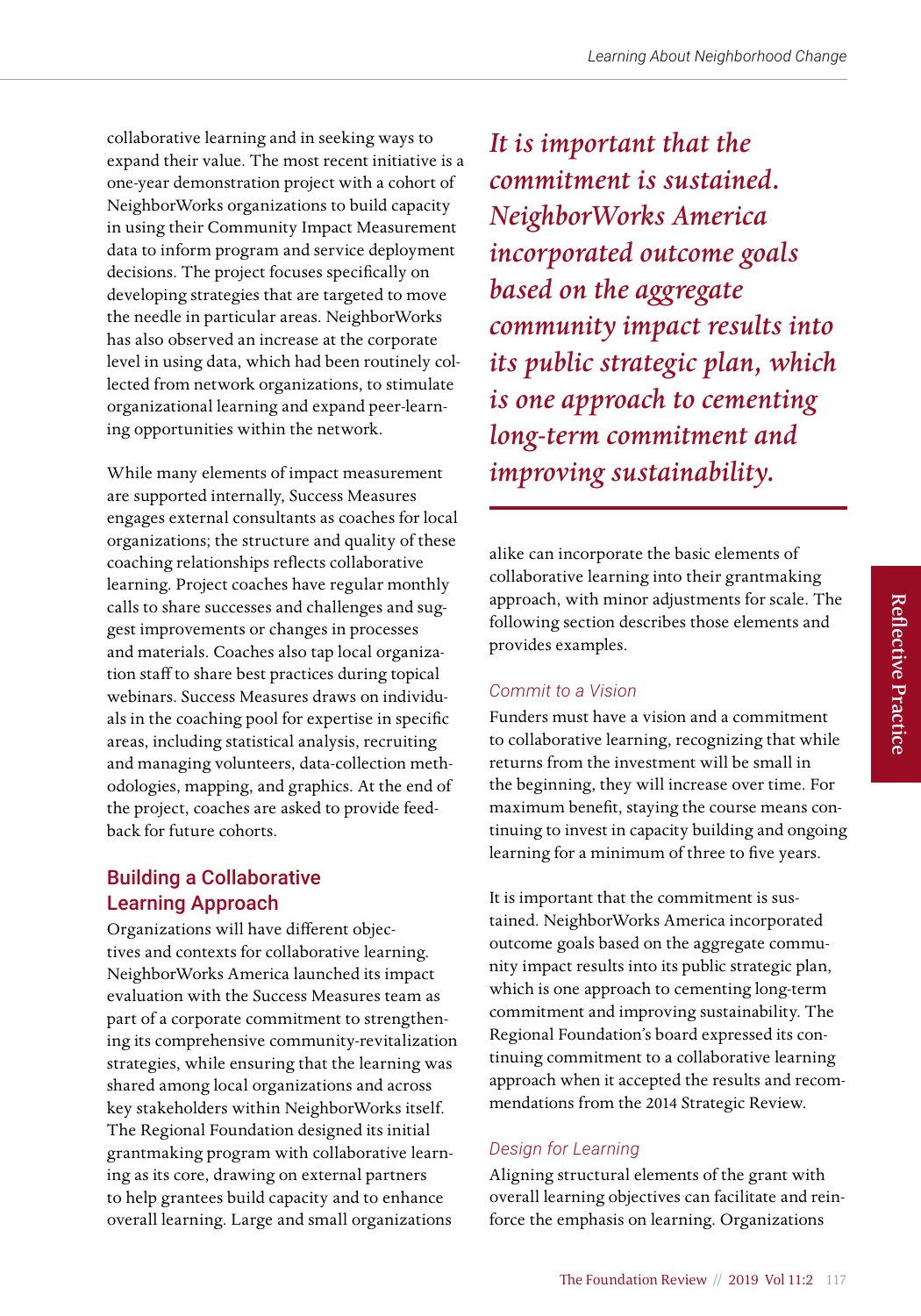*NeighborWorks, the Regional Foundation, Success Measures, the Reinvestment Fund, and Community Wealth Partners share a commitment to longterm investment in community change, participatory evaluation, a resident-driven approach to community development, and collaborative learning.* 

can accomplish this by incorporating the following into the grant structure:

- Create systems and processes that support and reinforce the importance of learning, and
- Be deliberate about asking for and using feedback.

The Regional Foundation structures its grantee reports and site visits as opportunities to encourage and reinforce the importance of learning. Lessons learned are captured in each report rather than at the end of the grant, so that they are recorded and remembered as they occur. Grantees describe the reports as very detailed and time consuming, but believe the effort is worthwhile because the depth of reporting encourages thinking and reflection. During site visits, grantees expect in-depth conversations about their work, including examples where the organization has excelled and where it has not been as successful. The foundation calls this "looking for outliers" — those exceptions that beg more conversation about why something worked exceptionally well and why something else did not. The ensuing discussion always ends with this question: "What can the foundation do to help support you?"

NeighborWorks and Success Measures have incorporated regular feedback into the Community Impact Measurement Project. Regular check-ins with project participants are an integral component, with feedback reviewed in real time to adjust pacing, training, technical questions, and other challenges. After the first round of data collection, NeighborWorks interviewed executive directors to identify pain points and how the project could provide additional value to network organizations. Feedback systems are also an opportunity to reinforce trust by connecting changes in a program or process directly back to input from grantees or participants. NeighborWorks was able to strengthen trust by demonstrating its responsiveness to participant feedback from the first round of the Community Impact Measurement Project to changes made in the second round.

#### *Choose the Right Partners and Build Trust Together*

When choosing technical assistance partners, shared values and similar theories of change are important criteria. NeighborWorks, the Regional Foundation, Success Measures, the Reinvestment Fund, and Community Wealth Partners share a commitment to long-term investment in community change, participatory evaluation, a resident-driven approach to community development, and collaborative learning.

As with other kinds of collaboration, trust is essential for collaborative learning. All aspects of the grant and the grant relationship must be designed to build and reinforce trust, which leads to the kind of transparency and openness that allows grantees to feel comfortable sharing challenges along with successes. This is where learning occurs, as funder and grantee work together to develop a solution that may include an innovative approach, bringing more resources to the table, or adjusting priorities.

The Regional Foundation's internal culture reflects the importance of trust building. By consistently and actively listening to and engaging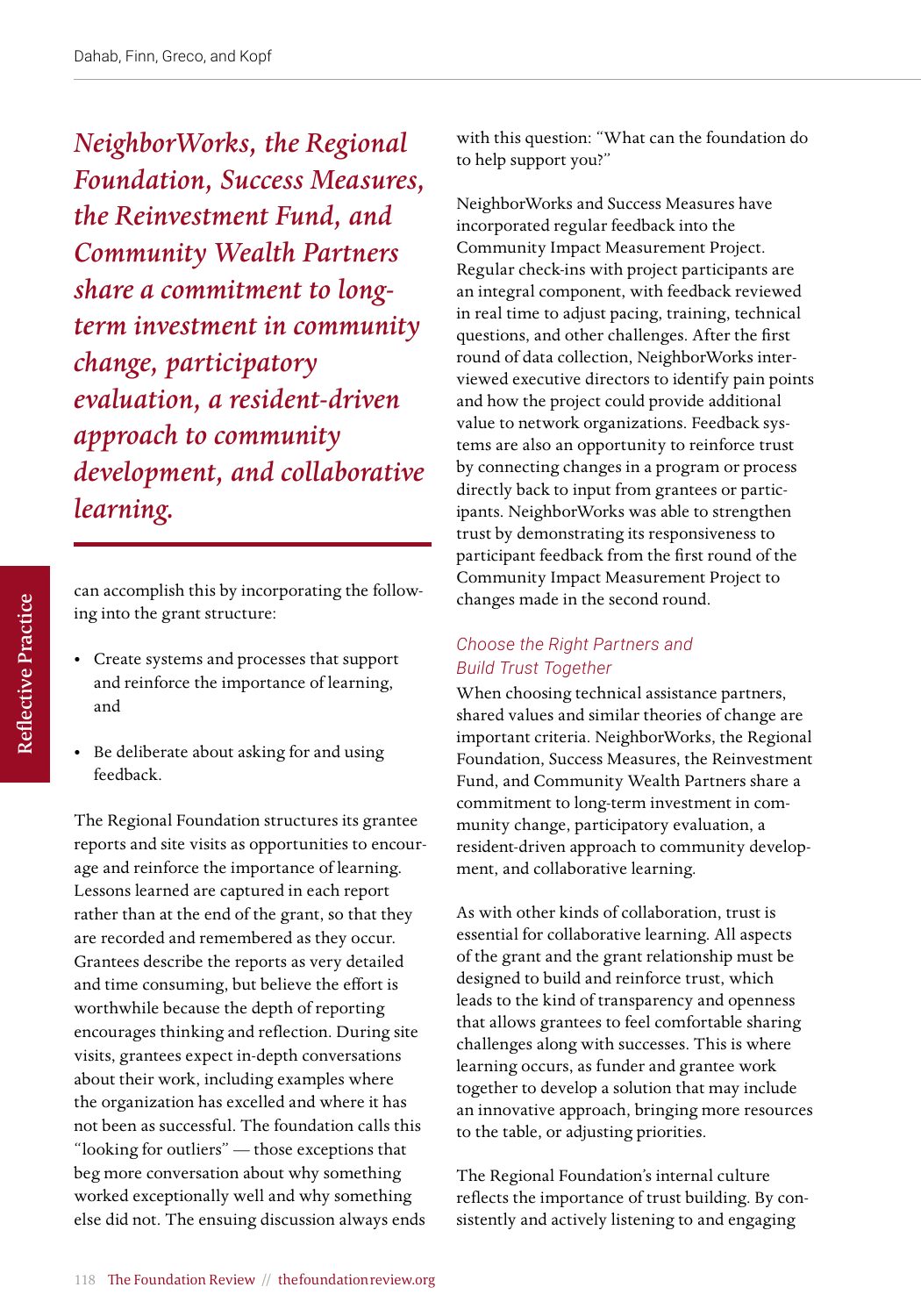with grantees, foundation staff demonstrate that they are learners in real time from and with the grantees. Grant officers view themselves as resources to meet the needs of grantees and residents, rather than as compliance officers whose role is to monitor the terms of the grant. NeighborWorks' connection with its network of organizations is one of affiliation, cementing a relationship of trust that provides multiple avenues of support and interaction. This is grounded in a local relationship manager, who serves as a trusted advisor and liaison between the affiliate organizations and program initiatives within the national organization.

The structure of both the NeighborWorks and the Regional Foundation funding models, where there is significant investment in grantee organizations over the long term, is conducive to building trust. But this does not mean that funders making smaller investments over a shorter time frame cannot implement elements of collaborative learning. Funders with portfolios with a significant number of repeat grantees may already have the types of relationships with these grantees that are needed for collaboration. Other elements and activities designed to build trust can be incorporated into an existing program.

### *Expect Participation*

Collaborative learning must include both an incentive and a commitment for all parties to participate in active learning. As the power entity in the relationship, the funder creates the environment within which the learning occurs and must set the expectation that the purpose of the evaluation, grantee convening, site visit, or other activity is learning and improvement.

The Regional Foundation does not deviate from the expectation that its staff and grantees must participate and actively contribute to learning opportunities. Completion of the door-to-door resident survey during the planning grant and at end of the implementation and renewal grants is also nonnegotiable. The survey process is time-consuming, resource intensive, and challenging. Because many of the benefits become most evident during the process or after completion, first-time grantees would probably not

*Organizations with a program focus in community building and engagement, community stabilization, and community initiatives are encouraged to participate; other network organizations may elect to participate and will receive the same level of support.* 

elect to participate if given a choice. After the fact, however, almost all grantees agree that the survey experience was invaluable to building relationships with residents, identifying potential leaders, and understanding resident needs.

NeighborWorks uses a slightly different approach to participation in the Community Impact Measurement Project. Organizations with a program focus in community building and engagement, community stabilization, and community initiatives are encouraged to participate; other network organizations may elect to participate and will receive the same level of support. Participation in technical assistance, training, and peer sharing is voluntary and is seen as an indicator that these activities add value for grantees.

### *Provide Resources*

Monetary support designated for learning is essential. NeighborWorks makes sustained, longterm, flexible organization-level operating and capital investment in network organizations, supplemented by support for targeted projects like Community Impact Measurement. Each network organization receives the same amount for the project; although the use is discretionary, most use the funds for project expenses.

After the first round of the community evaluation, NeighborWorks learned that the structure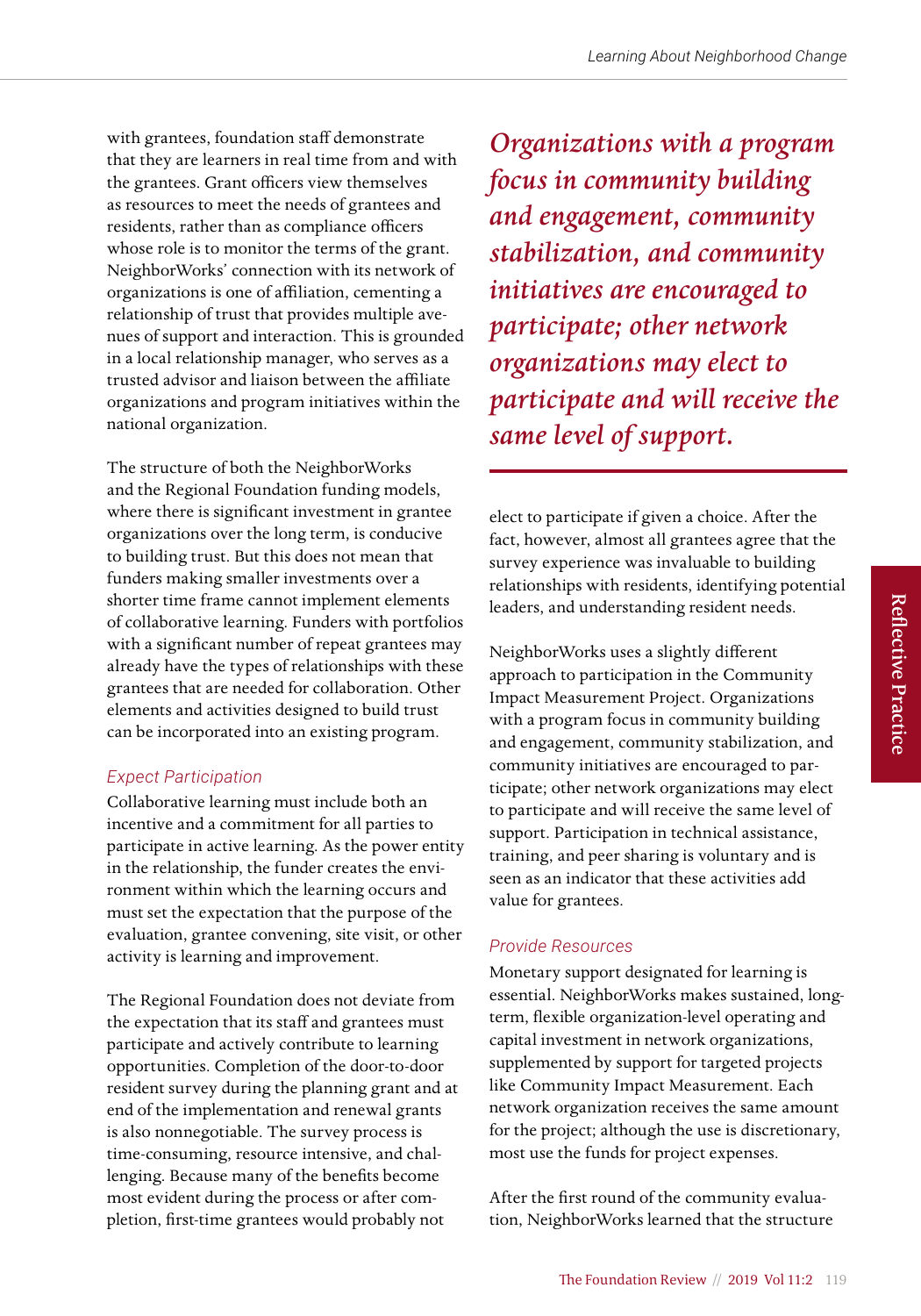*More important than achieving a "successful" outcome is that organizations learn from the experience and use the knowledge to continue to progress. NeighborWorks similarly precludes the use of Community Impact Measurement results in organizational performance assessment.*

for providing support also matters. Providing a larger portion of resources at the start of the project and being clear on the timing and amount of additional funding was important to ensure organizations felt they could fully engage.

The foundation's support also includes a designated amount for implementing the resident survey; the costs of all other learning activities, including technical assistance, coaching, and peer learning, are paid directly by the foundation. The foundation anticipates that 10 percent to 15 percent of its total annual grant support will be for learning, which includes technical assistance, grantee convenings, peer-to-peer visits, and access to data systems. While the level of overall grant support diminishes over time, support for learning continues at the same level throughout the continuum of grants.

#### *Embrace Flexibility*

Flexibility helps to keep the ownership and focus of the learning at the local level. Circumstances and conditions differ across communities, and program structure should provide room for all stakeholders to answer questions that are important to their individual objectives while simultaneously providing for shared learning. For example, NeighborWorks requires network

organizations to use common measurement tools so that the results can be aggregated. But individual organizations are also encouraged to add their own survey questions, with the assistance of a Success Measures consultant who can ensure that the new content brings the same rigor and focus as the common set. Similarly, Regional Foundation grantees are supported in building out evaluations and learning processes for other aspects of the neighborhood plans.

While both NeighborWorks and the foundation allow some flexibility in the resident survey protocol, being flexible does not mean that rigorous standards and expectations are relaxed. Methods do matter, but there are also circumstances where reflective dialogue and adjustment are appropriate. For example, as long as random sampling is preserved, an organization may combine door-to-door with online methods, or mail data-collection tools to multifamily properties with limited internet access.

Flexibility is particularly critical in a long-term investment scenario, because local environments are dynamic. An example is adjusting milestones and outcomes when housing-market conditions change, an investor in a project pulls out, or a new opportunity consistent with the overall plan objective presents itself.

#### *Focus on Progress*

Both the foundation and NeighborWorks work with organizations to identify challenges or shortcomings to improve performance, rather than punitively withdrawing support and resources that might be needed to address those challenges. Continued financial support of Regional Foundation grantees is tied to performance against specific milestones and activities, but it is not tied to reaching specific outcomes from those activities. More important than achieving a "successful" outcome is that organizations learn from the experience and use the knowledge to continue to progress. NeighborWorks similarly precludes the use of Community Impact Measurement results in organizational performance assessment.